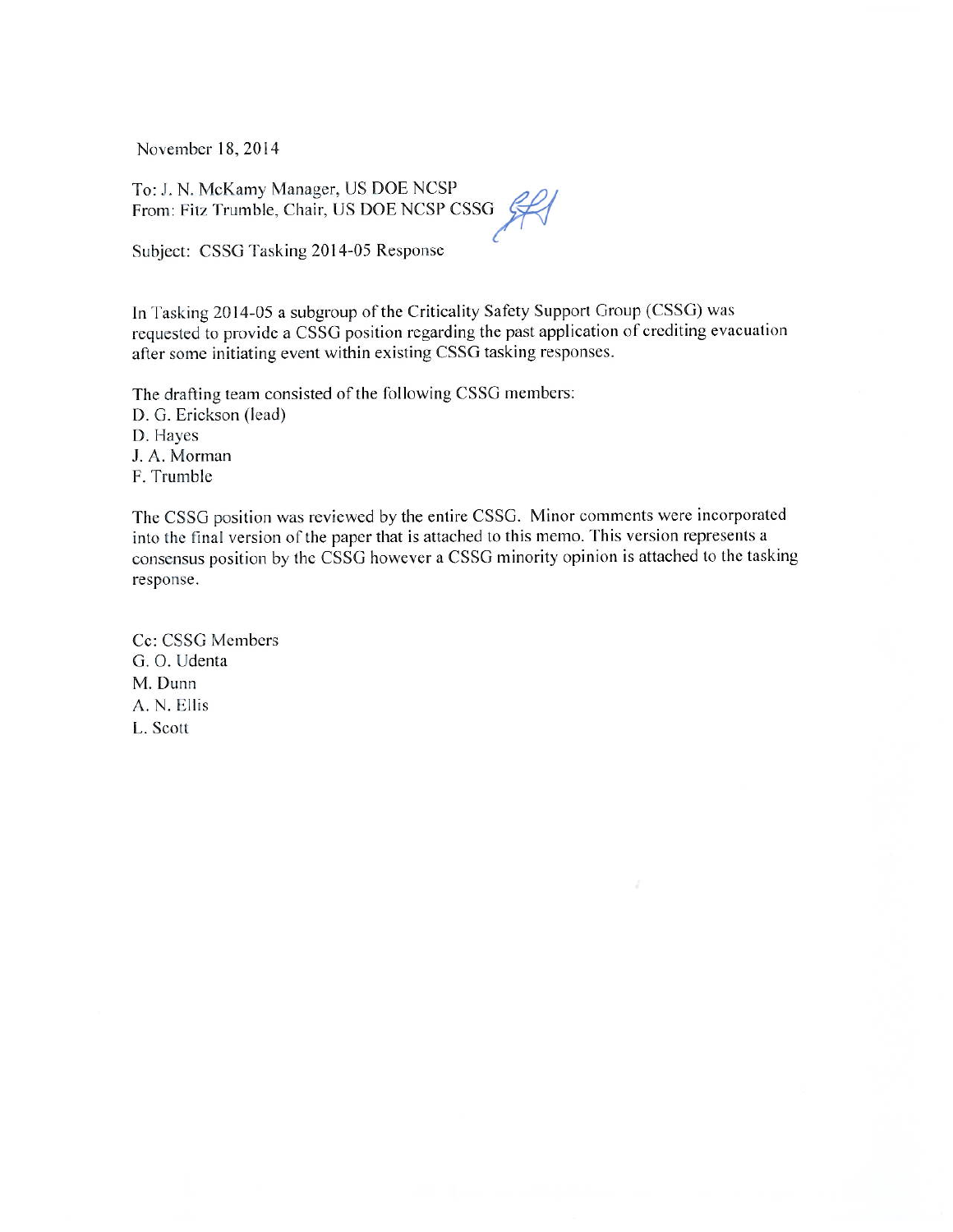### **Response to CSSG Tasking 2014-05**

### *CSSG Position on Evacuation and Criticality Safety*  November 17, 2014

### **Executive Summary**

In Tasking 2014-05 (attachment 1) the CSSG was requested to look at how the CSSG had previously addressed the applicability of crediting evacuation after some initiating event to then require a less robust justification for the prevention of an accidental criticality. Three previous Taskings (2010-01, 2011-04 and 2013-01) were identified that addressed this issue.

ANSI/ANS-8.1-2014 requires an evaluation that demonstrates subcriticality of the operation, and ANSI/ANS-8.10-1983 provides the allowance for reduced conservatism under specified criteria. In DOE Order 420.1C this has been modified somewhat to state the evaluation must demonstrate subcriticality under all normal and credible abnormal conditions, including design bases events.

The consensus of the telecon participants was that the three referenced tasking responses are consistent in the application of the referenced ANSI/ANS-8 standards, and are clearly within the identified scope/applicability of the standards. They were also judged by the CSSG to be consistent in the application of evacuation in the prevention of dose to workers. The question of whether evacuation during an event is equivalent to the "distance may replace shielding" statement in ANS 8.10 was felt by the CSSG as more appropriately directed to the ANS Standards group for a formal clarification or interpretation.

A minority opinion on this matter by a CSSG member is attached to this report as Attachment 2.

#### **Discussion**

A telecon was held on 10/21/2014 to 'kick-off' the tasking and identify the path forward. The following were the CSSG participants in the call: D. Erickson (Team Lead), D. Hayes, D. Heinrichs, T. McLaughlin, J. Morman, F. Trumble and R. Wilson. M. Dunn, and I. Fergus participated as Ex-officio members.

Based on the telecon the writing team members were identified as D. Erickson, D. Hayes, J. Morman and F. Trumble.

In Tasking 2010-01 the concern was a seismic event, the resulting consequences, and what the appropriate resulting Seismic Design Criteria (SDC) level should be. In this tasking the wording is clear that the intent is to analyze all credible events, including design basis events (DBEs), and to prevent criticality accidents via design and crediting of vessels to the DBE. There are statements that if failure of a component could cause an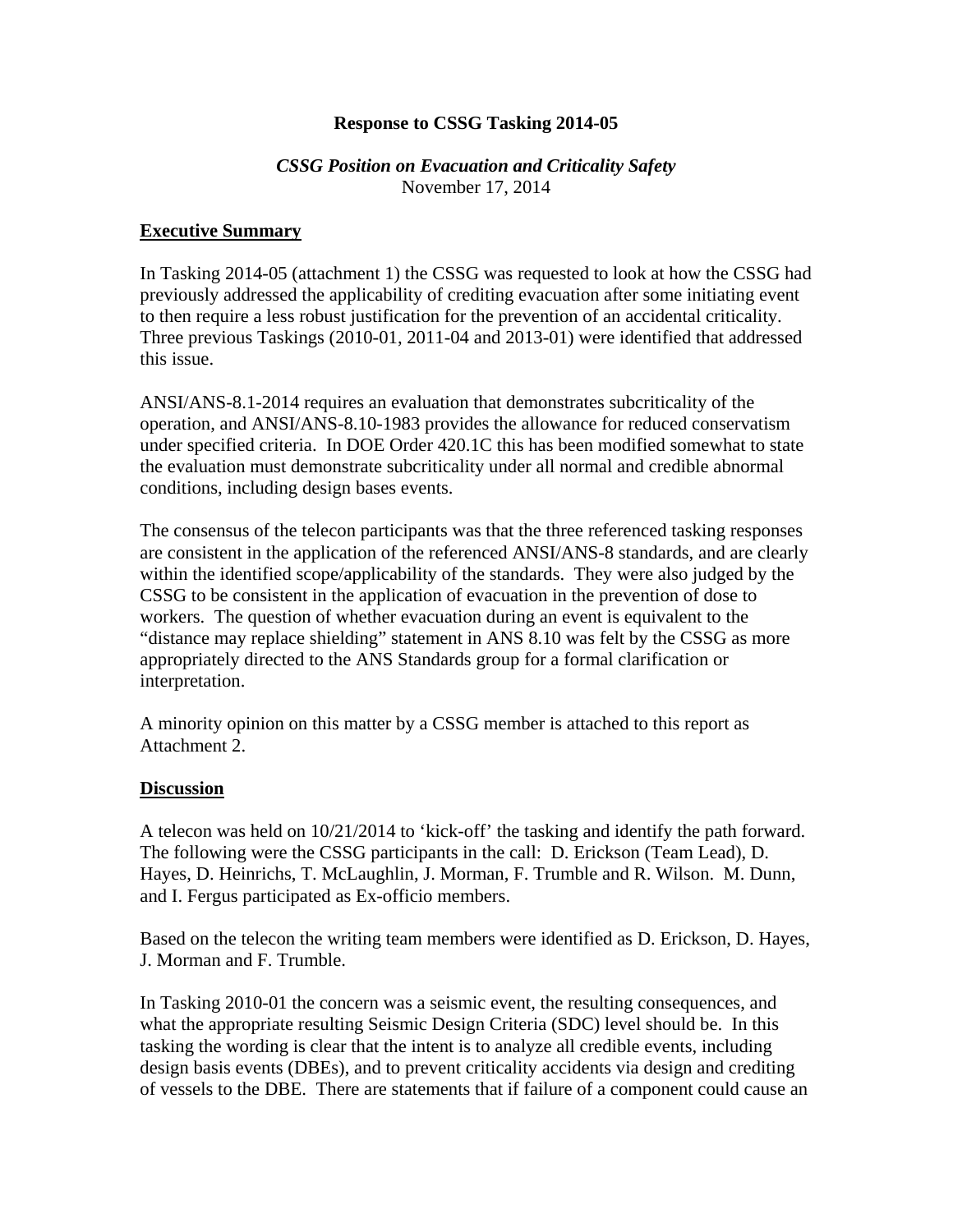immediate criticality, the SDC may need to be increased (pg. 6.) This tasking response goes on to say that systems should be designed to remain subcritical for earthquakes that are within a specified design basis, but not for events that exceed design basis. This is important as the CSSG further amplifies this in 2011-04.

In Tasking 2011-04 the tasking was an evaluation of the fire and seismic criticality safety strategies as specifically applied to the UPF. In this tasking response the CSSG found that the UPF design prevented criticalities up to the design basis for both fire and seismic (pg. 3, 4) and noted that cost savings may be found by arguing specific configurations may be shown subcritical even with some limited facility/vessel degradation/failure in such an event. There are statements that for the fire event, "... a disruptive facility firecaused criticality accident, regardless of likelihood, would not put emergency personnel at risk since they would have promptly evacuated the area" [again based on the safety design strategy which provided for vessels to retain their integrity as a result of the DBE]. For the beyond design basis event, during which subcriticality cannot be assured, the risk to personnel is low based on the evacuation (repeated also on pg. 7.) The statement is also made in this tasking that "When personnel are not at risk due to the inherent shielding of the facility, then ANS-8.10 may provide additional guidance." (pg. 5) The tasking states that the criticality safety evaluations do identify those controls that require seismic qualification to preclude a criticality accident under these contingency scenarios (including seismic events and secondary fires with resulting sprinkler activation).

Finally, Tasking 2013-01 addressed the use of water for firefighting in light of criticality safety constraints. In this tasking it is stated that all sources of fire-fighting water must be considered in the evaluations (pg. 8) while also acknowledging that "some guidance should be provided to the criticality safety analyst to define 'credible' since manual firefighting is much more likely to lead to dispersal rather than collection of loose fissile material." Once those credible arrangements are determined, the tasking goes on to state "...the evaluation should document that, due to the water , the critical state would or would not be exceeded." In this case ANSI/ANS 8.22-1997 provides guidance for the fire-fighting plans (pg. 11). The question of shielding is also broached on pg. 11 of the tasking with the following statement "The primary goal of the criticality safety program … is the protection of people from exposures to significant doses of radiation, preferably by prevention of the accident. If this can be accomplished by shielding inherent to the system, for example via ANS 8.10, then the CSE may be somewhat less rigorous in documenting subcriticality under extreme conditions." It then states the relationship to ANS 8.1 "…systems should be designed to remain subcritical for fires that are within a specified design basis, but not necessarily for events that exceed the design basis." (aligning with the words in DOE O420.1C).

#### **Summary**

To clarify and summarize the CSSG's positions taken previously on the interplay between ANS-8.1 and ANS-8.10: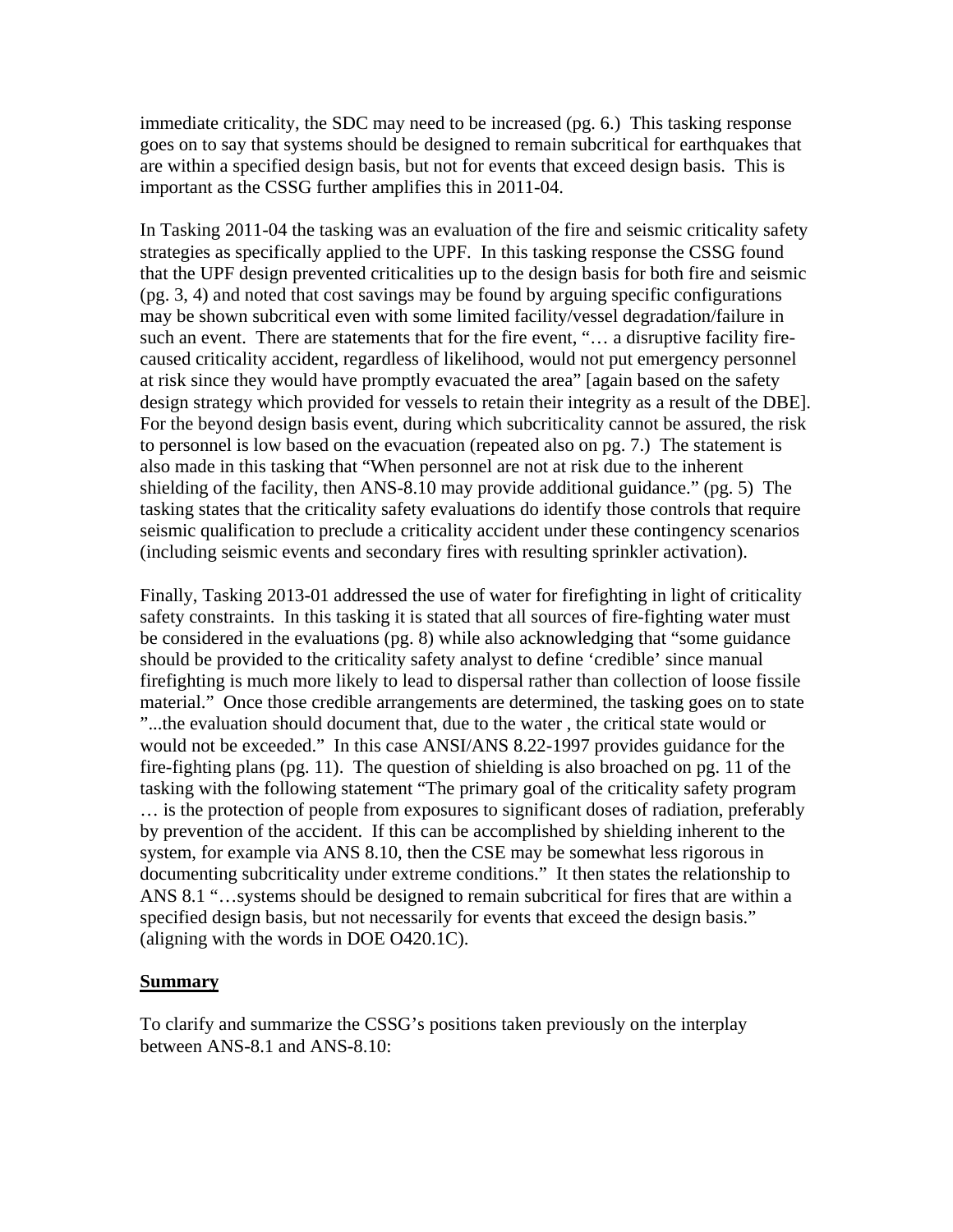The CSSG's response to relevant taskings does not indicate any conflict or changing position as regards ANS-8.1, ANS-8.10, or the interplay between those standards. The CSSG affirms the ANS-8.1 requirement for process analysis to include credible abnormal conditions (e.g., fires and firefighting where appropriate). The CSSG affirms application of 8.10 to shielded facilities. None of the taskings indicate it is acceptable to credit evacuation as providing distance/shielding equivalent to that 'inherent' for ANS-8.10 application.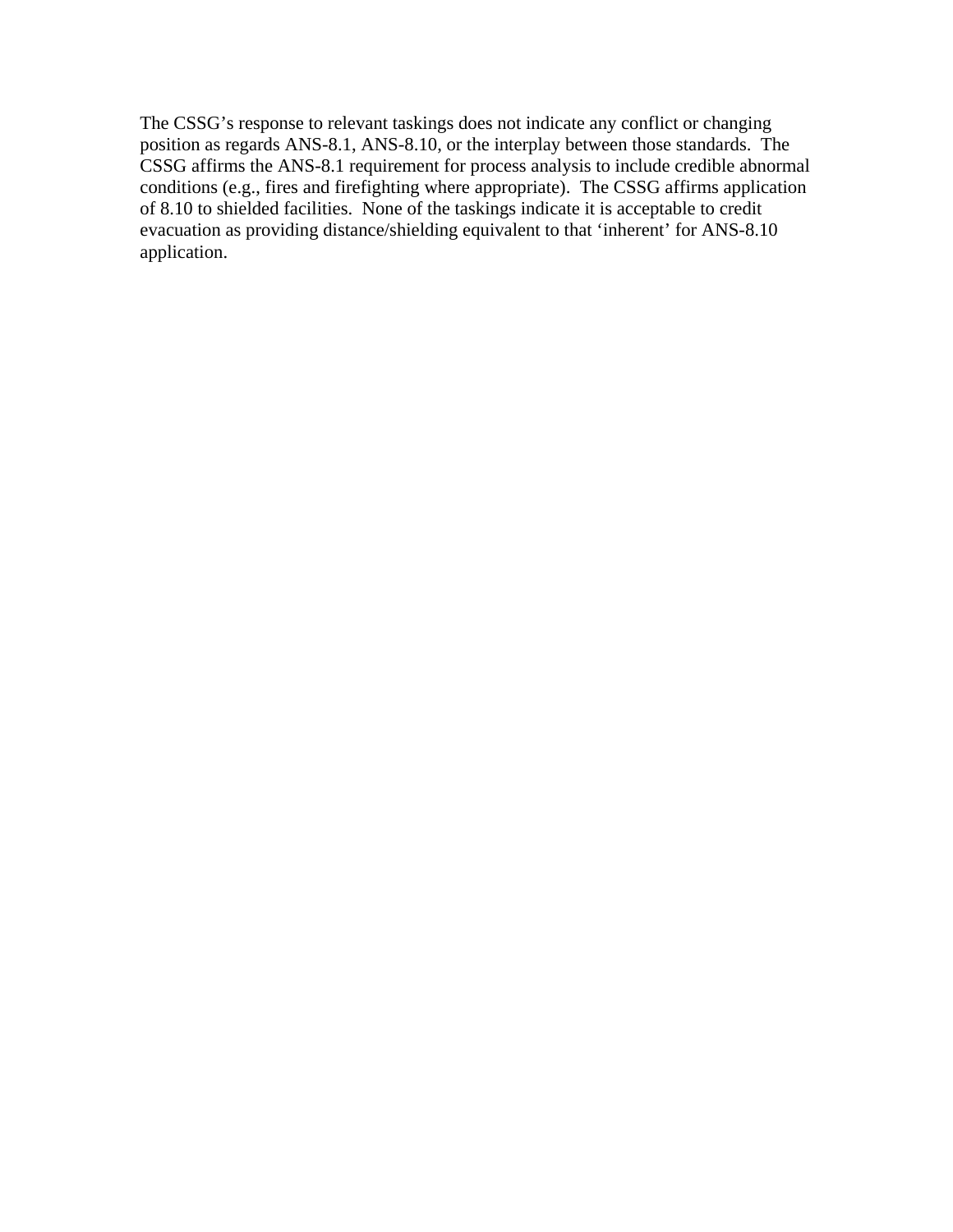## **CSSG TASKING 2014-05**

Date Issued: October 16, 2014

#### **Task Title: CSSG Position on Evacuation and Criticality Safety**

#### **Task Background:**

ANSI/ANS-8.1 requires that:

"Before a new operation is begun or an existing operation is changed, it shall be determined that the entire process will be subcritical under both normal and credible abnormal conditions." Design Basis events (e.g., a seismic event with subsequent facility disruption) frequently pose the most significant, concurrent, consequences to evaluate.

ANSI/ANS-8.10 allows for reduced conservatism in the process analysis if the following criteria are met:

"The provisions of this standard may be applied only in those shielded facilities which meet the following criteria:

a. All operations and manipulations involving fissile and fissionable materials are conducted remotely by persons located outside the shielded area, and b. Shielding and confinement provided are adequate to meet the radiation dose limits set forth in this section."

The CSSG has addressed this topic previously; reference Tasking responses 2010-01, 2011-04 and 2013-01. However, it appears that some are trying to expand upon the prior CSSG position(s) and there seems to be some confusion relative to the application of  $2011 - 04$ .

#### **Task Statement:**

The CSSG is being tasked with drafting a consensus position to clarify and summarize the CSSG's positions taken previously where it touches on the interplay between these two Standards.

#### **Resources:**

CSSG Task 2014-05 Team Members:

- David Erickson (Team Leader)
- CSSG writing team members to be identified during kickoff telecom

Contractor CSSG members of the team will use their FY14 NCSP CSSG support funding as appropriate; DOE CSSG members of the team will utilize support from their site offices. Emeritus CSSG members may participate on their own. No travel is necessary to support this tasking.

#### **Task Deliverables:**

1. CSSG to hold task 'kickoff' telecom by October 21, 2014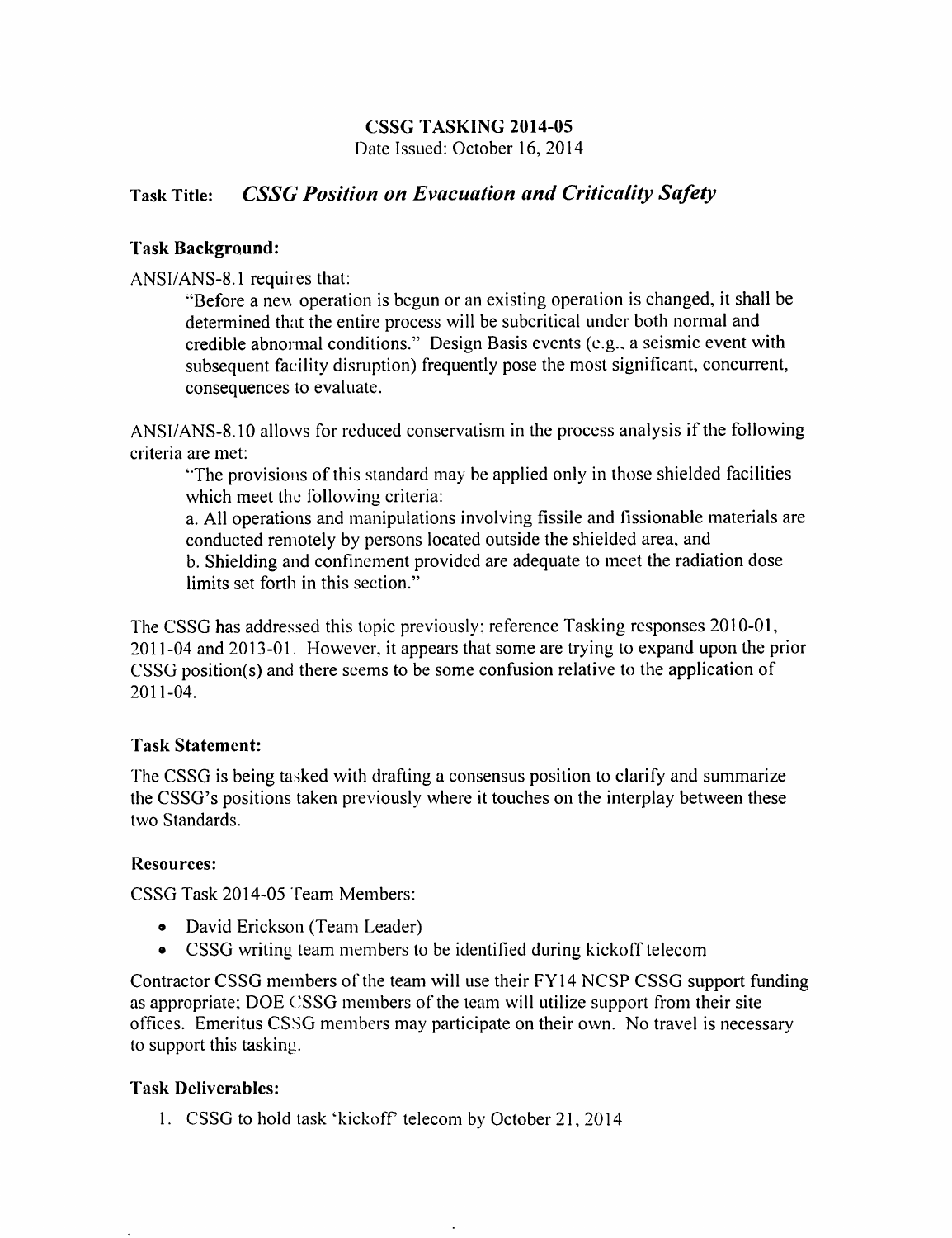- 2. CSSG Team Lead to provide DRAFT position by October 22, 2014
- 3. Full CSSG to provide review of DRAFT position by October 24, 2014
- 4. CSSG Team Lead to provide draft FINAL position to full CSSG for consensus vote by October 27, 2014.
- 5. Full CSSG to provide vote on draft FINAL position by October 29, 2014.
- 6. CSSG Team Lead to provide results of vote and FINAL consensus position to NCSP Manager by October 30, 2014.

**Task Completion Date: October 30, 2014** 

Signed: 2 M<sup>2</sup> Kang 10/15/2014

Director NA-00-10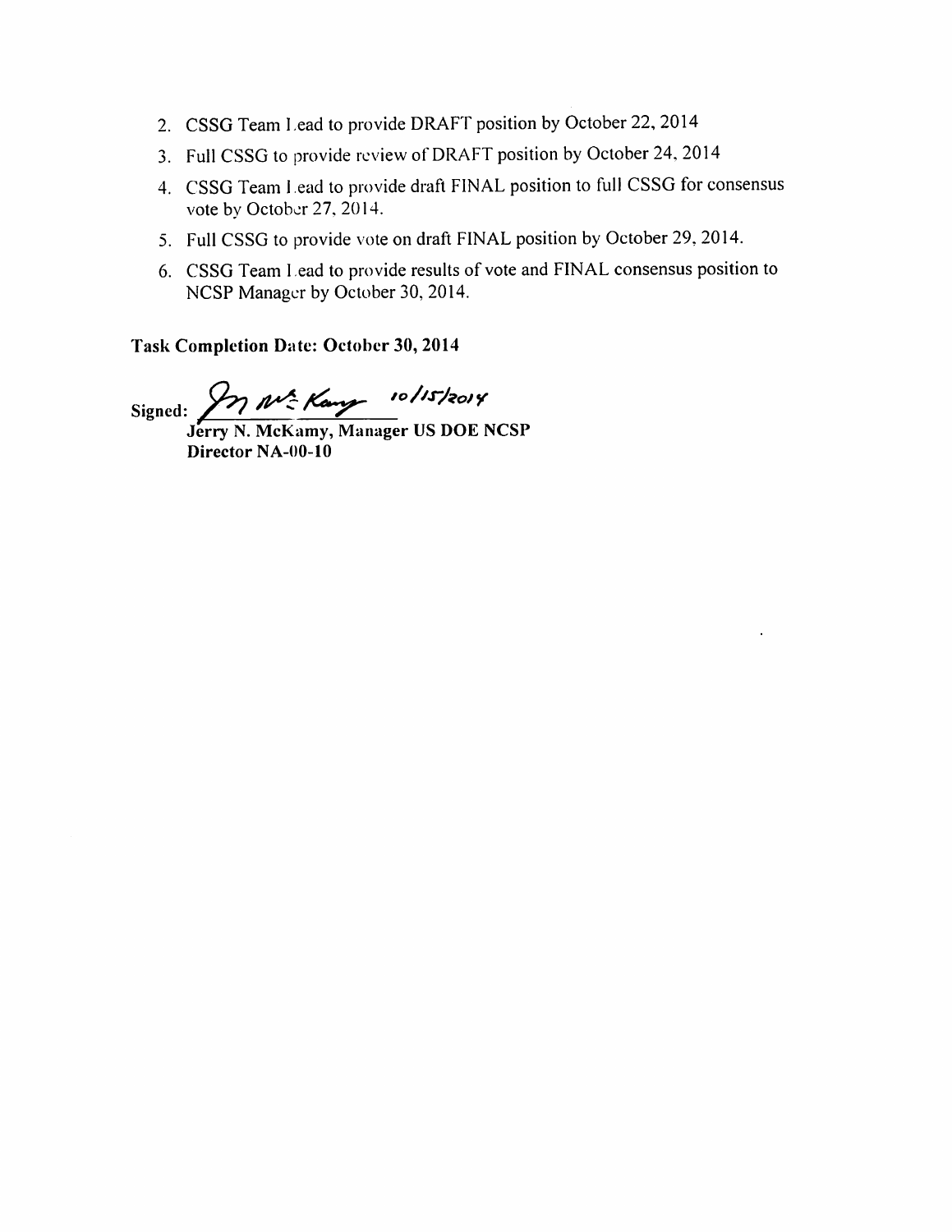# MINORITY OPINION ON CSSG Tasking 2014-05

Thomas P. McLaughlin

## **INTRODUCTION**

The overarching philosophy of the ANS-8 standards is the protection of personnel from significant radiation exposures from a criticality accident. The standards make it clear that the preferred protection method is by preventing the accident, but they also state that economics should be a consideration. For this reason they provide guidance for situations when personnel are not at risk due to shielding, or equivalent distance. The graded approach, as endorsed by the ANS-8 standards and DOE regulations, must be applied in order that resources be used efficiently and that real safety not suffer.

## **DISCUSSION**

The Task Background, as stated, is misleading; not in what is stated, but in what is not stated. ANS-8.1 makes it clear that criticality accident control criteria may be different if personnel are not at risk of significant radiation exposure. The Task Background implies that the criterion from ANS-8.1 is to determine that the accident is incredible, with no exceptions. ANS-8.1 references ANS-8.10 for detailed guidance when personnel are not at risk. Again, the Task Background, quoting from ANS-8.10, is misleading in what is not stated. This standard makes it clear that distance that provides the same radiation protection as shielding may be considered (or any combination of shielding and distance) and that when personnel are not at risk then accident prevention criteria may be relaxed.

Consistent with ANS-8.10, CSSG Reports 2011-04 acknowledges that evacuation and emergency response measures may be credited in determining criticality accident risk acceptance criteria. Report 2013-01 only briefly mentions shielding and ANS-8.10, but not evacuation. Report 2010-01 does not mention either evacuation or ANS-8.10. From 2011-04:

*In ANS-8.1, it is recognized that the primary function of the ANS-8 criticality safety standards is to provide guidance for the protection of personnel and that*